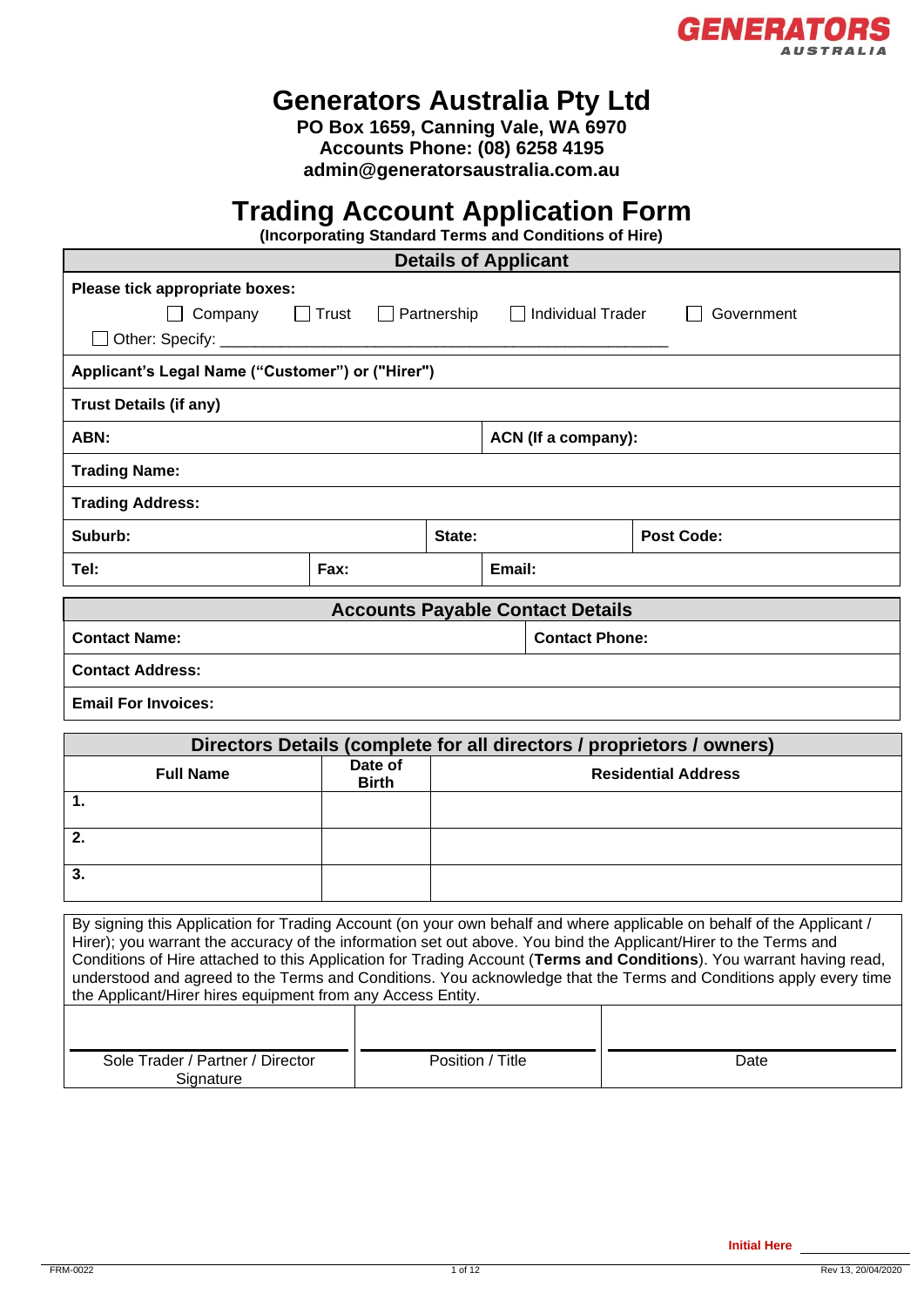

# **Terms and Conditions of Hire**

#### **1. Definitions and Interpretation**

1.1. In these Terms and Conditions of Hire, unless specified to the contrary, the following words and phrases have the meanings given to them: "**Generators Australia**" means Generators Australia Pty Ltd (ACN 114 816 465) or the other Access Entity from which the Hirer hires equipment (as applicable).

"**Access Entity**" means Access Group Australia Pty Ltd (ACN 096 170 071) or any of its related bodies corporate (as that term is defined in the Corporations Act 2001 (Cth)) as appropriate including (but not limited to); Access Rentals Australia Pty Ltd (ACN 104 523 088); Access Equipment Hire Australia Pty Ltd (ACN 131 094 874); Access Hire Australia Pty Ltd (ACN 131 094 874); Access Hire Kalgoorlie Pty Ltd (ACN 639 267 799); Access Hire South Australia Pty Ltd (ACN 111 648 189); Tilt Trays Australia Pty Ltd (ACN 101 325 302); Low Loaders Australia Pty Ltd (ACN 134 989 718); Lighting Towers Australia Pty Ltd (ACN 112 110 022) and Access Hire New South Wales Pty Ltd (ACN 121 860 955).

"**Claim**" means in relation to a person, corporation or other legal entity, a claim, demand, remedy, suit, injury, damage, loss, cost of liability, action, proceeding, right of action, claim for compensation or reimbursement or liability incurred or to be made or recovered by or against such person, corporation or other legal entity however arising and whether ascertained or unascertained.

"**Credit Application**" means the Hirer's signed application for credit accommodation by Generators Australia in respect of Equipment hire and in respect of which a copy of these Terms and Conditions is attached.

"**Equipment**" means any machine hired by Generators Australia to the Hirer and includes all tools, accessories, parts, item of equipment and devices affixed thereto or supplied therewith.

"**Environmental Disposal Levy"** has the meaning given in claus[e 4.6.](#page-2-0)

"**Environmental Laws**" means any statute, policy directions or regulations made or issued by a regulatory body or government body relating to the environment including (without limitation) the protection of the environment.

"**Guarantors**" means the Guarantors listed in item 2 of the schedule to the Deed of Guarantee and Indemnity.

"**Hire Agreement**" means every agreement between Generators Australia and the Hirer for the hire of Equipment (whether signed or not) including a Hire Docket, all of which will be deemed to include:

(a) the Credit Application (or other order documentation approved by Generators Australia in respect of the Equipment); and

(b) these Terms and Conditions of Hire.

"**Hire Docket**" means each docket (if any) issued by Generators Australia identifying, amongst other things, the Equipment, the Hire Period and the hire rate that will be charged under clause 3.4 hereof.

"**Hire Period**" has the meaning given in clause 3.

"**Hirer**" means the person, firm or corporation to whom the Equipment is hired by Generators Australia (including the party named and described in the Credit Application as the "Hirer") and includes any contractor, employee, servant, agent or other person claiming through, under or in trust for any such person, firm or corporation.

"**Location**" means the place where the Hirer will use the Equipment.

"**Rental Levy**" has the meaning given in claus[e 4.15.](#page-3-0)

- 1.2. In the interpretation of these Terms and Conditions of Hire, unless specified to the contrary:
	- (a) words importing the singular include the plural and *vice versa*;
	- (b) words importing any gender includes both genders;
	- (c) a reference to any matter or thing includes the whole and each part of it separately;
	- (d) where a word or expression is given a particular meaning, other parts of speech and grammatical forms of that word or expression have a corresponding meaning;
	- (e) a reference to a natural person includes a company or other corporate body or *vice versa*;
	- (f) a reference to any legislation, regulation, code or local law includes any modification, re-enactment or substitution of it;
	- (g) the obligations imposed by these Terms and Conditions of Hire on or in favour of a party who is a natural person includes his heirs, executors, administrators and assigns;
	- (h) the obligations imposed by these Terms and Conditions of Hire on or in favour of a party which is a company or other corporate body includes its successors and assigns:
	- (i) time will be of the essence; and use of the word "**including**" is to be read and construed without limitation.

#### **2. Title to Equipment**

- 2.1. The Hirer acknowledges that in all circumstances Generators Australia (or, if the Equipment is owned by another Access Entity, then that Access Entity) retains title to the Equipment (even if the Hirer goes into liquidation or becomes bankrupt during the Hire Period) and in no circumstances will it be deemed to be a fixture. The rights of the Hirer to use the Equipment are as a bailee only.
- 2.2. Except in the circumstances set out in clause 10, the Hirer must not offer, sell, assign, sub-let, charge, mortgage, pledge, create any form of security interest or otherwise deal with the Equipment in any way which is inconsistent with the rights of Generators Australia as owner.
- 2.3. All risk in the Equipment passes to the Hirer upon delivery to the Hirer or collection of the Equipment by the Hirer, continues during the entirety of the Hire Period and only ceases when Generators Australia acknowledges that the Equipment has been returned to Generators Australia (or when the Equipment is collected by Generators Australia if agreed).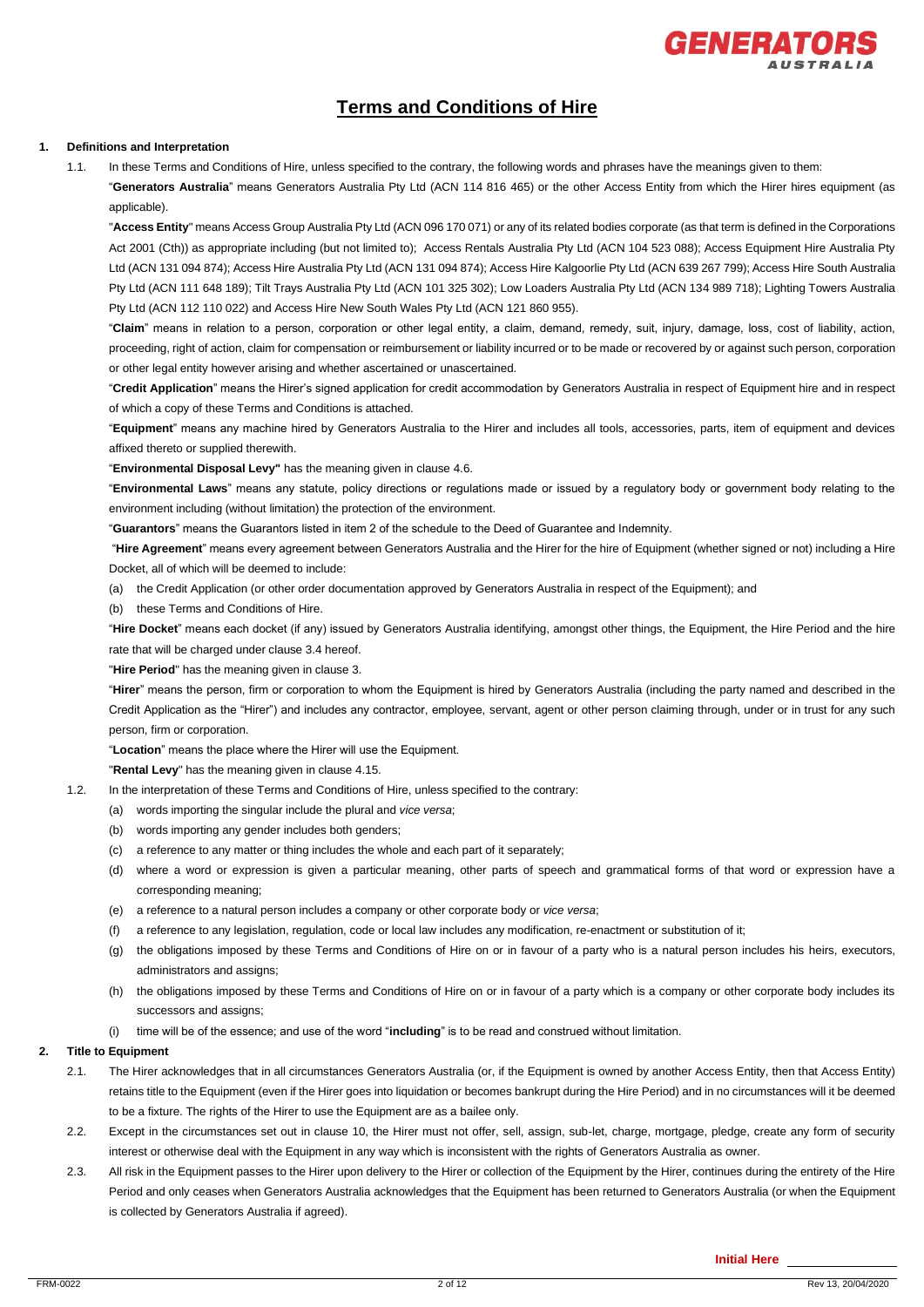

#### **3. Hire Period**

- 3.1. Subject to clause 3.3, the period of hire commences when the Hirer takes possession of the Equipment or when Generators Australia delivers the Equipment in accordance with the Hirer's instructions and the period of hire ends when the Equipment is back in the possession of Generators Australia (in total, the "**Hire Period**"). The Hire Period includes weekends and public holidays and is irrespective of the time the Equipment is being used.
- 3.2. The Hirer will be entitled to use the Equipment for the Hire Period on the express understanding that it will be charged for such use in accordance with the Hire Agreement.
- 3.3. Should Generators Australia agree with the Hirer that Generators Australia will deliver and collect the Equipment, hire charges will commence from the time the Equipment leaves Generators Australia premises and continue until the date that the Equipment is available for collection from the Location ("**Off-Hire Date**"). The Hirer must notify Generators Australia of that date in advance and Generators Australia may give the Hirer a number as verification that such notification has been received ("**Off-Hire Number**").

The notification will be given by the Hirer with sufficient time in advance (prior to 3pm of the day of the off-hire) for the Equipment to be picked up and returned to Generators Australia's premises within Generators Australia's normal business hours by the Off-Hire Date. If Generators Australia considers that insufficient notice has been given, the Hirer will be charged for such additional period of time as Generators Australia considers is necessary to arrange collection or delivery of the Equipment, but in any case no less than an extra days hire. Any hire period specified on the Hire Agreement will not be deemed notice to Generators Australia that the Equipment is available for collection. Where Generators Australia agrees to collect the Equipment, the Hirer remains responsible for theft, loss or damage to the Equipment until the Equipment is collected by Generators Australia.

- 3.4. The Hire Agreement will specify the type of rate that will apply. Equipment hired for at least 5 days in a seven day period, will be charged at the weekly rate.
- 3.5. Generators Australia reserves the right to charge a minimum period of hire for certain types of Equipment. The minimum period of hire may not be varied except if agreed in writing by Generators Australia.
- 3.6. The Hire Period will not be subject to stand down or adjustment for any reason whatsoever unless agreed to by Generators Australia in writing.

#### **4. Hire Charges and Other Charges**

- 4.1. **Hire**: Subject to clause 4.10, the Hirer will pay Generators Australia the hire charges set out in the Hire Agreement, as well as other levies or charges that may be applicable. The Hirer is not entitled to any discount or rebate if the Equipment is not used by the Hirer for any part of the Hire Period. If the Equipment is used for more than eight hours on any given day Generators Australia may charge a double shift rate calculated as the hire rate x 2.
- 4.2. **Pricing Confidentiality:** The Hirer acknowledges that all pricing quoted by Generators Australia is for the Hirer only and must be kept confidential at all times.
- 4.3. **Other Services**: Generators Australia will, if requested by the Hirer, and only if personnel are available, attend the site and instruct the Hirer in the operation of the Equipment. The Hirer will in addition to the hire charges pay Generators Australia for such services at the scheduled rate per hour or part thereof including travelling time plus any associated travel and accommodation costs incurred by Generators Australia
- 4.4. **Consumables and Trade Materials:** The Hirer will be liable for charges made for consumables and trade materials used at the scheduled rate.
- 4.5. **Tax and Government Charges**: The Hirer will be liable for stamp duty, GST and all other applicable taxes, duties, levies, penalties and any other government charges imposed on the Hire Agreement or in respect of the Hire Period. If the Hirer wishes to claim exemption from duty or tax, the Hirer must furnish appropriate exemption certificates to Generators Australia. Unless otherwise expressly agreed in writing by Generators Australia, any quarantine costs payable in respect of the Equipment (including without limitation the costs of any necessary disassembly, reassembly and cleaning of the Equipment) is payable by the Hirer, and the Hirer must also pay the hire charges during the period of such disassembly, reassembly and cleaning of the Equipment.
- <span id="page-2-0"></span>4.6. **Environmental Disposal Levy:** The Hirer will pay the amount specified by Generators Australia in the Hire Agreement in consideration of any oil, grease or other environmental contaminants used, applied or discarded in connection with the Equipment.
- 4.7. **Credit Card Payments**: The Hirer acknowledges that Generators Australia may impose a charge for accepting payments by credit card in the amount of 1.5% of the total charges that would otherwise apply.
- 4.8. **Delivery**: If the Hirer requires Generators Australia to deliver, collect or install the Equipment, the Hirer will be liable for the cost of delivery, collection or installation. Generators Australia will not be responsible for any loss or damage whatsoever caused by delays in delivery or installation or failure to deliver for any reason whatsoever, including negligence on the part of Generators Australia or its agents or employees. Generators Australia shall have the right to charge the Hirer for an additional delivery or collection fee for each occasion where the Equipment was not able to be delivered and or collected at the agreed times and location. Generators Australia is not a common carrier and does not accept the obligation or liability of common carriers. Generators Australia may refuse the handling, lifting and/or carriage of Equipment for any person in its discretion and without being bound to give reason for such refusal.
- 4.9. **Return of Equipment**: The Customer will remain liable to be charged for the Equipment until it is returned to Generators Australia (if Generators Australia agrees to collect the Equipment then clause 3.3 applies.). The Hirer will be charged a full day hire for the day on which the Equipment is returned by the Hirer (or collected by Generators Australia) irrespective of the time at which the Equipment is returned (or collected by Generators Australia).
- 4.10. **Early Return of Equipment**: If the Hirer returns the Equipment before the expiry of the minimum period of hire mentioned in clause 3.5 (if any), the Hirer will remain liable for all hire and other charges payable to Generators Australia for the minimum period of hire.
- 4.11. **Payment Due Date**: The Hirer is required to pay all fees, charges and costs that may become due and payable under the Hire Agreement within 30 days of the invoice date.
- 4.12. **Late Payment**: Invoices sent to the Hirer's email address by Generators Australia will be deemed to have been received by the Hirer on the date that the email is sent. If a Hirer does not pay the amount of the Hire Agreement invoice by the payment due date, a late payment fee of 4% per month, compounding monthly, may be imposed. In addition, without limiting clause 9.4, the Hirer will be liable to indemnify Generators Australia for all expenses incurred by Generators Australia in recovering any amounts which the Hirer fails to pay by the payment due date (including any commission payable to any commercial

**Initial Here**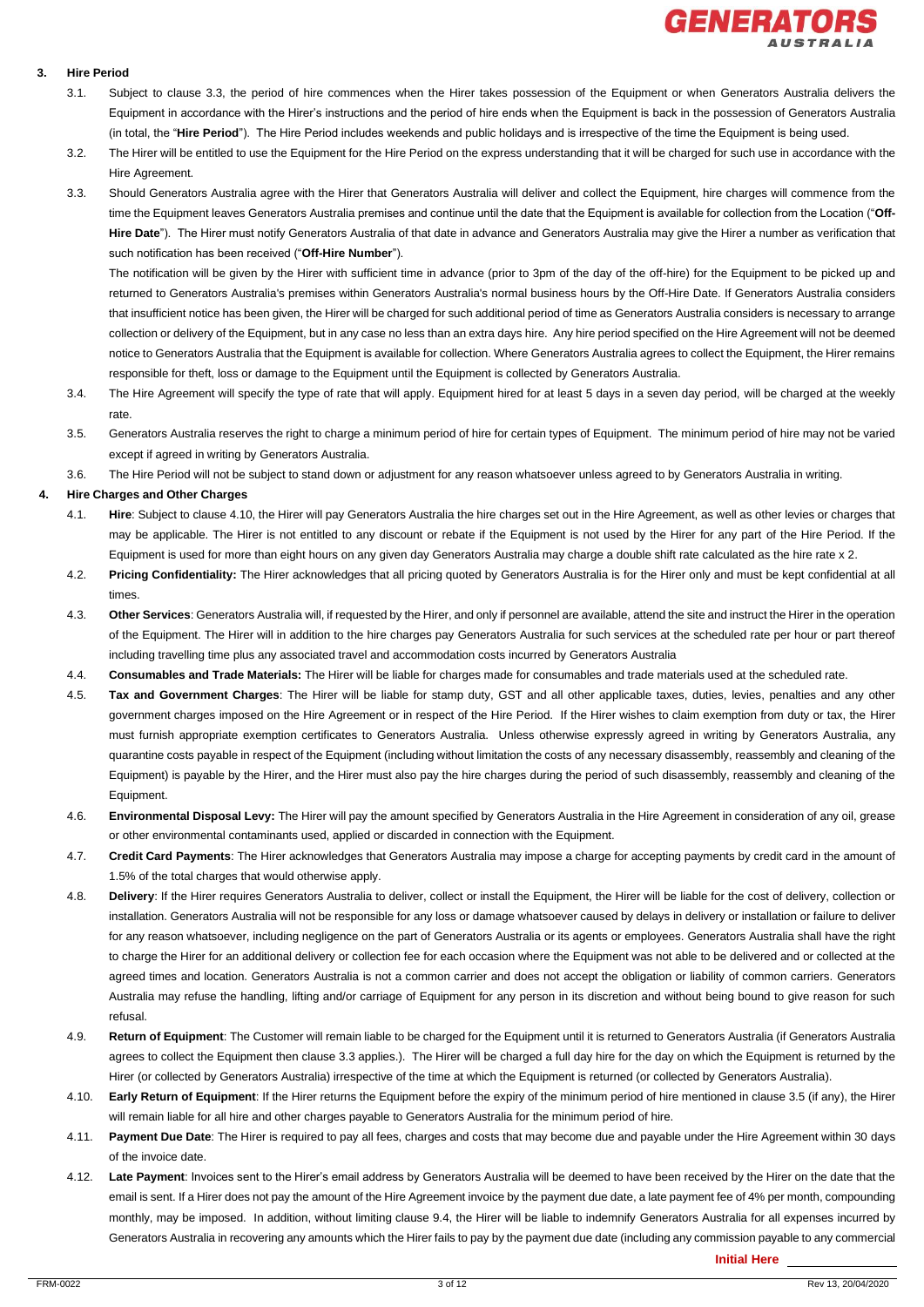

or mercantile agents and legal costs). Where an invoice remains overdue for 3 days or longer, the Hirer's trading account will be placed on stop credit. Where an invoice remains overdue for 15 days or longer, Generators Australia reserves the right for all equipment to be off-hired and removed and transported back to Generators Australia at the Hirer's cost.

- 4.13. **Set-off and application of funds**: Generators Australia may set-off against any credit owed to the Hirer any amount owing by the Hirer to Generators Australia. Any claims for credit by the Hirer shall be made within fourteen days of receiving Generators Australia's invoice. The Hirer must not withhold or make any deduction from any payment by way of set-off. The Hirer acknowledges and agrees that any payment made by the Hirer pursuant to this Agreement may be applied by Generators Australia to such outstanding moneys due to Generators Australia, as Generators Australia determines in its sole discretion and notwithstanding any direction given by the Hirer at the time of payment.
- 4.14. **Return time**: For the sake of certainty the Hirer may only return the Equipment to Generators Australia's premises during normal business hours.
- <span id="page-3-0"></span>4.15. **Rental Levy**: The Hirer will pay a 12.5% Rental Levy on all Hire Agreements in addition to Generators Australia's hire charges for the purpose of covering aesthetic and incidental wear and tear, servicing, break downs and costs associated with the hire and off-hire of Equipment in accordance with the manufacturers guidelines, all relevant Australian Standards and all recommendations published by the Elevating Work Platform Association. If the hirer refuses to pay the rental levy then all costs associated with aesthetic and incidental wear and tear, servicing, break downs and costs associated with the hire and off-hire of Equipment, will be on-charged to the Hirer. The rental levy does not constitute consideration for (and the Hirer remains responsible for) loss or damage occasioned by any one or more of the following:
	- (a) damage due to misuse, abuse or overloading of the Equipment or any components thereof;
	- (b) wrongful conversion of the Equipment or any components thereof;
	- (c) loss or damage suffered due to a contravention by the Hirer of the Hire Agreement;
	- (d) loss or damage arising from use in violation of any statutory laws and regulations;
	- (e) damage caused to tyres and tube by blowout, bruises, cuts or other causes inherent in the use of the Equipment;
	- (f) glass breakage or graffiti;
	- (g) loss or damage relating to lack of lubrication or other normal servicing of Equipment or due to a failure to comply with the cleaning and servicing instructions given by Generators Australia;
	- (h) loss or damage to the Equipment whilst located, used, loaded, unloaded, transported on or over water, wharves, bridges or vessels of any kind;
	- (i) loss or damage to motors or other electrical appliances or devices caused by overloading or artificial electrical current, including use of under-rated or excessive length of extension leads on electrical powered tools and machines;
	- (j) damage caused by exposure to any corrosive or caustic substance, such as (without limitation) cyanide, salt, water and acid;
	- (k) theft of the Equipment or any deliberate damage of any type caused to the Equipment (whether caused by the Hirer or any third party whatsoever);
	- (l) loss or damage to Equipment during transport, except where transported by Generators Australia;
	- (m) loss or damage caused by the negligence of the Hirer and damage caused by paint, texture, coat, overspray, concrete, grinding, welding, gas, cutting, collision, dropping and/or impact.
	- Payment of the rental levy entitles the Hirer to one set of tyres per year. If the hirer refuses payment of rental levy then tyre wear will be charged on a usage basis. Tyre wear will be determined by a measurement taken at the start and completion of the hire period.
- 4.16. **Extreme Worksite Levy:** The Hirer will pay a 20% Extreme Worksite Levy on all Hire Agreements in addition to Generators Australia's hire charge if Equipment is used off-shore, over water or down in under-ground mines. The Hirer must advise Generators Australia in writing if the Equipment is proposed to be used off-shore, over water or down in under-ground mines and must produce evidence that they have taken out suitable insurance cover for these items of Equipment, with such insurance cover to include Generators Australia as an insured and cover Generators Australia's ability as a principal in connection with the performance of the Hire Agreement and contain provisions whereby all rights subrogation or action against any of the persons comprising the insured are waived; the term "insured" applies to each of the persons comprising the insured as if a separate policy of insurance had been issued to each of them (subject to the overall sum insured not being increased as a result); and any non-disclosure or misrepresentation by one insured does not prejudice the right of the other insured to claim under any insurance policy.
- 4.17. **After Hours Servicing and Break-downs:** Generators Australia will provide on-site servicing and break-down assistance during standard working hours. If attendance to site is required after hours or on weekends, this will be charged at after-hour rates. A minimum call out charge of 3 hours will be applicable.
- 4.18. **Non-Potable Water:** Where the use of non-potable water for dust suppression causes corrosion to equipment, the Hirer will be charged for refurbishment of the equipment.
- 4.19. **Cleaning**: The Hirer is responsible for all costs associated with any cleaning, painting, replacement of decals, repairs and refuelling of equipment returned to Generators Australia in an unsatisfactory condition as determined by Generators Australia. If the Equipment was in any way exposed to asbestos or asbestos containing materials during the period of Hire, the Hirer must ensure that the Equipment is decontaminated (including cleaned, washed and vacuumed) by a licensed asbestos removalist prior to return to Generators Australia. The Hirer must pay for all costs associated with this decontamination and provide evidence from a licensed asbestos removalist that this has been carried out.

#### **5. Hirer's Hire Obligations**

- 5.1. **Possession and Use by Hirer**: The Hire Agreement is personal to the Hirer and the Hirer will not allow nor authorise any other person or entity to use, re-hire or have possession of the Equipment at any time during the Hire Period.
- 5.2. **Suitability**: The Hirer agrees that the use of the Equipment is deemed acceptance it has satisfied itself as to the suitability, condition and fitness for purposes of the Equipment. Generators Australia gives no warranty that the Equipment is suitable for the Hirer's purpose.
- 5.3. **Operation of Equipment**: The Hirer warrants that at all times it will:
	- (a) operate the Equipment safely, strictly in accordance with all laws, only for its intended use and in accordance with the manufacturer's instructions;
	- (b) ensure persons operating or erecting the Equipment are suitably instructed/trained in its safe and proper use and where necessary hold a current Certificate of Competency and be licensed to use it;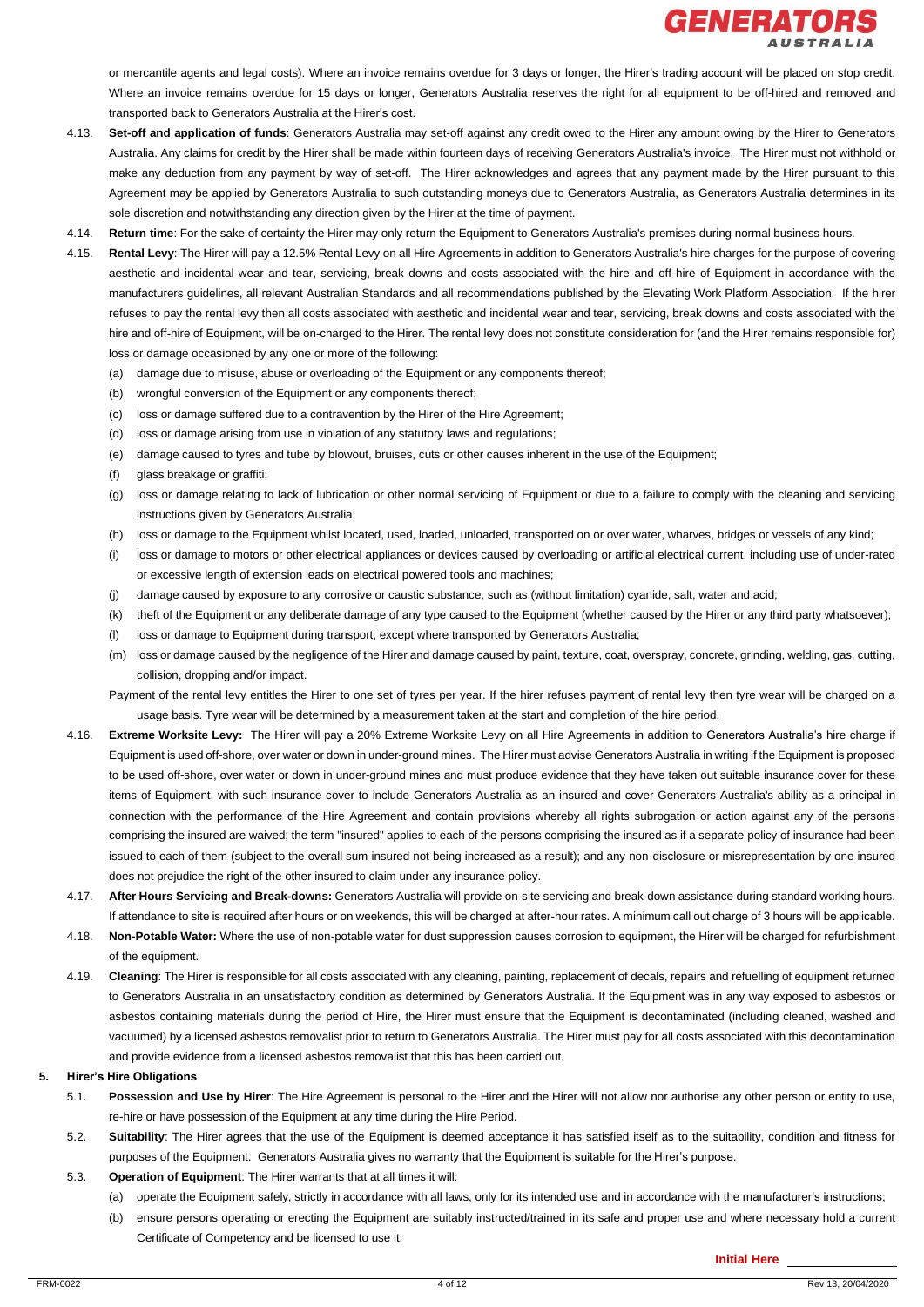

- (c) return the Equipment to Generators Australia in the same good and clean condition it was in when the Hirer received it, ordinary fair wear and tear excluded. If the Hirer fails to clean the Equipment, Generators Australia will charge the cleaning cost to the Hirer.
- (d) display, maintain all safety signs and instructions (as required by law), and ensure that all instructions and signs are observed by the operator of the Equipment;
- (e) ensure all persons operating the Equipment wear suitable clothing and protective equipment as required or recommended by the manufacturer or by Generators Australia;
- (f) ensure that no persons operating the Equipment are under the influence of drugs or alcohol;
- (g) conduct a job safety analysis prior to using the Equipment at a site;
- (h) accept responsibility for the safe-keeping of and insuring the Equipment during the Hire Period;
- (i) ensure that no persons carry illegal, prohibited or dangerous substances in or on the Equipment; and
- (j) comply with all Environmental Laws from time to time and immediately rectify any breach of an Environmental Law caused by the use of the Equipment.

#### 5.4. **Cleaning and Maintenance**: The Hirer must:

- (a) carry out daily checks, clean, fuel, lubricate and maintain the Equipment in good condition and in accordance with the manufacturer's and Generators Australia's instructions at the Hirer's cost; and
- (b) not in any way alter, modify, tamper with, damage or repair the Equipment without Generators Australia's written consent.
- 5.5. **Safekeeping**: The Hirer must ensure that during the Hire Period the Equipment is stored safely and securely and is protected from theft, seizure, damage or vandalism.
- 5.6. **Alteration and Identifying Marks**: The Hirer must not alter, deface, remove or erase any notices, safety information, identifying mark, plate or number on the Equipment.
- 5.7. **Inspections**: The Hirer consents to Generators Australia inspecting the Equipment from time to time during the Hire Period. The Hirer must provide Generators Australia to the Equipment and a safe place of work at the Location for Generators Australia to carry out any inspection, including as required under the Australian Standards. In addition, the Hirer may arrange a joint inspection with Generators Australia at the end of the Hire Period.
- 5.8. **Safe Loading and Transport**: The Hirer will ensure the safe loading, securing and transporting of all Equipment in accordance with all laws and manufacturer's guidelines. The Hirer and any transporting contractor must observe any safety directions advised by Generators Australia and/or manufacturer of the Equipment for its loading and safe handling.
- 5.9. **Location**: The Hirer must not remove the Equipment from the Location without first obtaining Generators Australia's written consent, which consent can be given or withheld at Generators Australia's absolute discretion. The Equipment must be returned to Generators Australia's premises where the Equipment was collected from by the Hirer or delivered from Generators Australia (during normal business hours).
- 5.10. **Electrical Equipment testing and tagging**: The Hirer is responsible for arranging at the Hirer's cost the testing and tagging of all electrical equipment forming part of the Equipment by the relevant manufacturer's agent in accordance with the manufacturer's instructions and the applicable Australian Standard/s and Regulatory Authority requirements. Generators Australia is able to arrange, at the Hirer's cost, for such testing and tagging of the relevant electrical equipment. Any damage caused to the Equipment resulting from incorrect testing will be at the Hirer's cost.

#### **6. Equipment Breakdown**

- 6.1. **Obligations of Hirer**: In the event that the Equipment breaks down or becomes unsafe to use during the Hire Period, the Hirer must:
	- (a) immediately stop using the Equipment and notify Generators Australia;
	- (b) immediately take all steps necessary to prevent injury occurring to persons or property as a result of the condition of the Equipment;
	- (c) immediately take all steps necessary to prevent any further damage to the Equipment; and
	- (d) not repair or attempt to repair the Equipment without Generators Australia's written consent.
- 6.2. **Obligations of Generators Australia**: In the event that the Equipment breaks down or becomes unsafe to use through no fault, negligence, recklessness or misuse by the Hirer or any third party who gains Generators Australia to the Equipment at the Location, Generators Australia will:
	- (a) take all steps necessary to repair the Equipment soon as reasonably possible after being notified by the Hirer;
	- (b) not impose a hire charge for that portion of the Hire Period for which the Equipment was broken down or unsafe, nor, subject to clause 13.5, the costs associated with any repair or replacement of the Equipment; and
	- (c) not be liable for any expenditure, damages, loss or inconvenience incurred by the Hirer or any Claim made against the Hirer arising from or in any way connected with a breakdown of or a malfunction in the Equipment, no matter the cause of the breakdown or malfunction.

#### **7. Lost, Stolen or Damaged Equipment**

- 7.1. The Hirer is at all times responsible for the Equipment and its attached tools during the Hire Period.
- 7.2. If the Equipment is lost, stolen or damaged during the Hire Period, or if the Hirer fails to return the Equipment to Generators Australia within agreed timeframes, the Hirer will be liable for:
	- (a) any costs incurred by Generators Australia in repairing the Equipment or for the new replacement cost of the Equipment if it cannot be economically repaired; and
	- (b) any other costs whatsoever incurred by Generators Australia as a result of the loss, theft or damage to the Equipment (including the full hire charges as set out in the Hire Agreement until the Equipment stated in clause 7.2(a) is again available for use by Generators Australia).

#### **8. Supply Documents**

8.1. Upon request by Generators Australia the Hirer must supply Generators Australia with full copies of any document relating to the Equipment in any way including any police report regarding any damage caused to the Equipment by any person.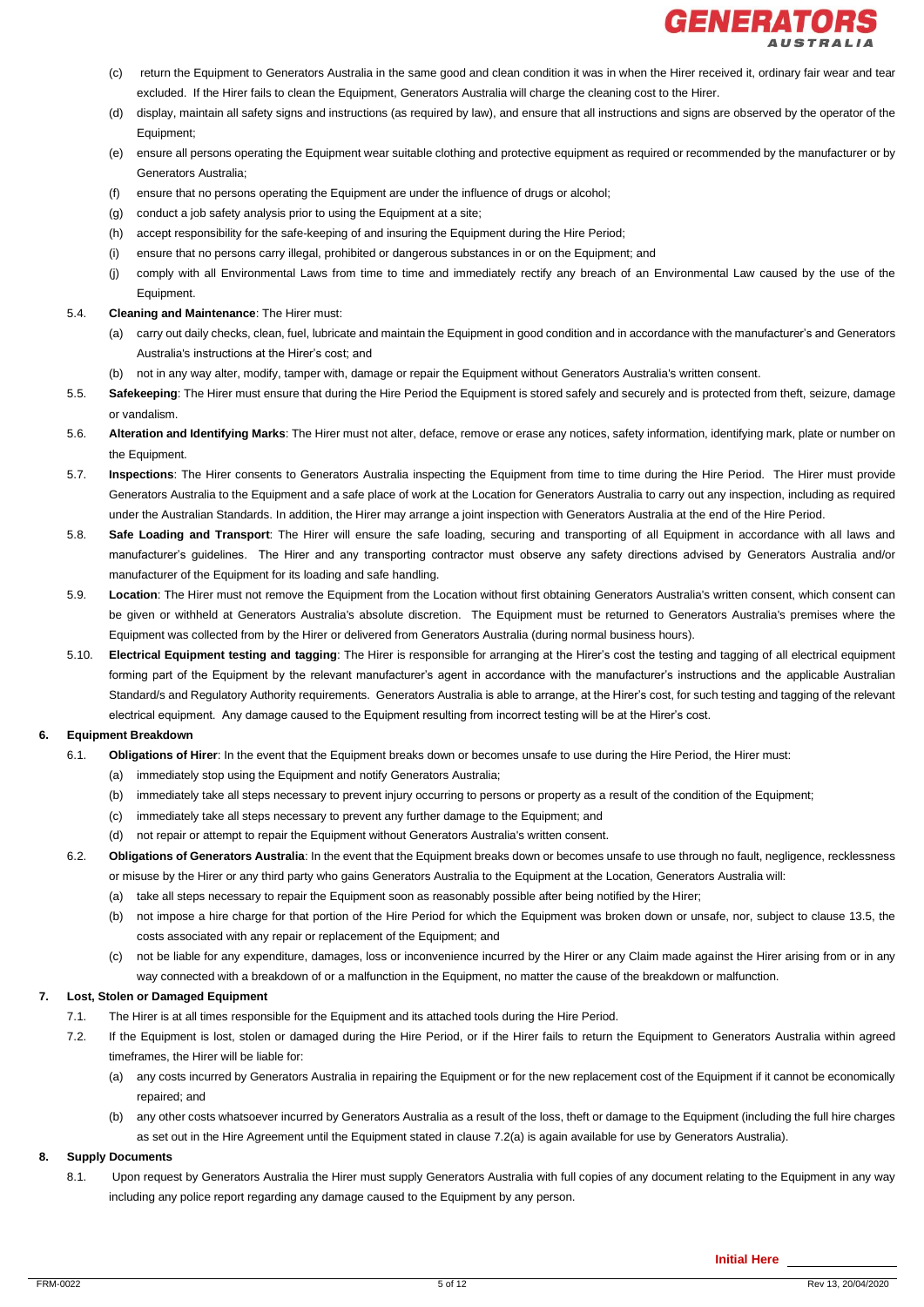

#### **9. Indemnities and Exclusions of Liabilities**

- 9.1. Subject to clause 9.2 and except as expressly provided to the contrary in the Hire Agreement, all terms, conditions, warranties, undertakings, inducements or representations whether express or implied, statutory or otherwise, relating to Generators Australia's obligations under the Hire Agreement are excluded from the Hire Agreement to the extent permissible by law.
- 9.2. Where any Act of Parliament implies a term, condition or warranty in this Hire Agreement and that Act prohibits provisions in a contract excluding or modifying the application, exercise or liability under that term, condition or warranty, such term, condition or warranty will be deemed to be included in this Hire Agreement to the minimum extent permissible. The Hirer hereby warrants and agrees with Generators Australia that any damages suffered by it as a result of any breach by Generators Australia of this Hire Agreement or any breach of any applicable legislation will not exceed and otherwise be capped at the lesser of the actual charges payable pursuant to the Hire Agreement or four months hire charges.
- 9.3. Subject to clause 9.2, Generators Australia will not be under any liability to the Hirer for consequential loss or damage (including loss of actual or anticipated profits or revenue, economic loss of any kind or any loss suffered as a result of any claim or claims by third parties) in contract, tort (including negligence) under statute or otherwise from or in relation to the Equipment or this Hire Agreement.
- 9.4. The Hirer is liable for and indemnifies Generators Australia against all liability, claims, loss, costs and expenses (including legal fees, costs and disbursements on the higher of a full indemnity basis and a solicitor/client basis, determined without taxation, assessment or similar process and whether incurred or awarded against Generators Australia and any environmental loss, cost, damage or expense) arising from or incurred in connection with the Hirer's hire and use of the Equipment or its breach of the Hire Agreement.
- 9.5. Each indemnity in this Hire Agreement is a continuing obligation, separate and independent from the other obligations of the parties and survives termination, completion and expiration of this Hire Agreement. It is not necessary for a party to incur expenses or make any payment before enforcing a right of indemnity conferred by this Hire Agreement. The Hirer must pay on demand any amount it must pay under an indemnity in this Hire Agreement.
- 9.6. For the purposes of clauses 9.3 to 9.5, use of Equipment operated by a person supplied by Generators Australia will be use of the Equipment by the Hirer.

#### **10. PPS Law**

- 10.1. For the purposes of this clause, "**PPS Law**" means the Personal Property Securities Act 2009 (Cth) and Regulations and any other associated or consequential Act or Regulation, as amended. A term defined in the PPS Law has the same meaning when used in this clause.
- 10.2. The Hirer acknowledges that this Hire Agreement is a security agreement and a PPS Lease for the purposes of the PPS Law and creates a security interest in all Equipment rented to the Hirer, as security for the Hirer's obligations to Generators Australia under this Hire Agreement.
- 10.3. The Hirer agrees to indemnify Generators Australia for any costs, commissions, fees and expenses, including legal expenses, in relation to the registration, maintenance, enforcement or discharge of a security interest.
- 10.4. The Hirer agrees to do all such things, sign and/or provide all such documents and/or provide any further information as necessary and required to enable Generators Australia to acquire a perfected security interest in all Equipment supplied by Generators Australia to the Hirer and, if applicable, a Purchase Money Security Interest.
- 10.5. The Hirer agrees to contract out of, waive or exclude such sections of the PPS Law as Generators Australia may require, to the extent that those sections are able to be excluded under the PPS law. The Hirer expressly agrees to:
	- (a) contract out of the enforcement provisions referred to in Articles 115(1)(f) to 115(1)(h), 115(1)(l) to 115(1)(n), 115(1)(p), 115(1)(q) and 115(1)(r) of the PPS Law;
	- (b) waive their right to receive a copy of any notice or statement under Articles 157 and 175 of the PPS Law in respect of the security interest created by this Contract;
	- (c) not sell or grant any other security interest in the Equipment rented, and
	- (d) not change or attempt to change any document or registration made or required under the PPS Law in relation to the security interest created by this Contract without the prior written consent of Generators Australia.
- 10.6. If:
	- (a) a PPS Law applies or commences to apply to this Hire Agreement or any transaction contemplated by it, or Generators Australia determines based on legal advice that this is the case; and
	- (b) in the opinion of Generators Australia, the PPS Law:
		- (i) does or will adversely affect its security position or obligations; or
		- (ii) enables or would enable its security position to be improved without materially adversely affecting the Hirer,

Generators Australia may give notice to the Hirer to do anything (including amending this Hire Agreement or executing a new document) that in Generators Australia's reasonable opinion is necessary, to the maximum possible extent, to overcome the circumstances contemplated in subclause 10.6(b)(i) above and/or improve the security position as contemplated in subclause 10.6(b)(ii) above. The Hirer must comply with the requirements of that notice within the time specified in the notice.

- 10.7. The Hirer will not lease, hire, bail or otherwise deal with (**'sub-hire'**) the Equipment unless Generators Australia gives its prior written consent. Any such sub-hire must be in writing in a form acceptable to Generators Australia and must be expressed to be subject to Generators Australia's rights under this Hire Agreement. Hirer may not vary a sub-hire without the prior written consent of Generators Australia.
- 10.8. The Hirer must ensure Generators Australia is provided with up-to-date information about the sub-hire including the identity of the sub-hirer, the terms of and state of accounts and payment under the sub-hire and the location and condition of the Equipment.
- 10.9. The Hirer must take all steps including registration on the PPS register as may be required to:
	- (a) ensure that any security interest arising under or in respect of the sub-hire is enforceable, perfected and otherwise effective under the PPSA;
	- (b) enable the Hirer to gain (subject always to the rights of Generators Australia and its related entities) first priority (or any other priority Generators Australia agrees to writing) for the security interest; and
	- (c) enable the parties to exercise their respective rights in connection with the security interest.

**Initial Here**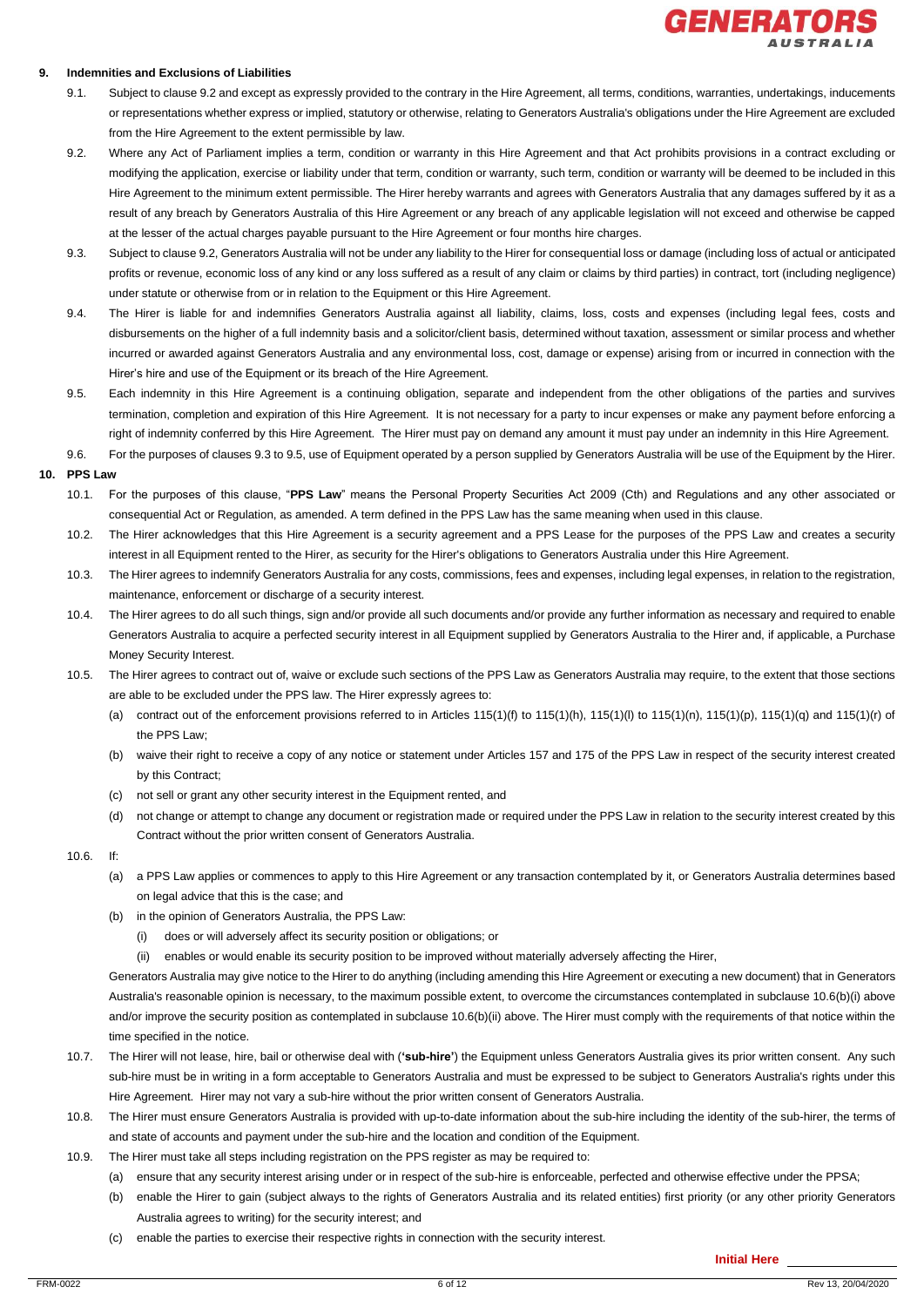

- 10.10. If having completed everything reasonably practicable as required under the above clause, in the reasonable opinion of Generators Australia its security position or obligations under or in connection with this Hire Agreement have been or will be materially adversely affected, Generators Australia may by further notice to the Hirer terminate this Hire Agreement, in which case:
	- (a) this Hire Agreement will be terminated with effect from the date or time specified in the notice; and
	- (b) the Hirer must pay to Generators Australia all monies owing to it within 30 days of that termination.

#### **11. Termination**

- 11.1. Generators Australia may terminate the Hire Agreement immediately by notice to the Hirer, if:
	- (a) the Hirer breaches any term of the Hire Agreement; or
	- (b) the Hirer becomes bankrupt or insolvent, executes a personal insolvency agreement, enters into liquidation, comes under external administration, goes into receivership or ceases to carry on business.
- 11.2. Generators Australia may terminate the Hire Agreement for any other reason by giving the Hirer 2 hours' notice.
- 11.3. The right of termination is in addition to any other rights under the Hire Agreement and does not exclude any right or remedy under law or equity and the terms of this Hire Agreement (including in respect of payment of the hire charges) continue to apply until the return of the Equipment to Generators Australia (or collection by Generators Australia if agreed).

#### **12. Recovery of Equipment**

12.1. If the Hirer is in breach of the Hire Agreement or if Generators Australia has terminated this Hire Agreement, Generators Australia may take all steps necessary (including legal action) to recover the Equipment, including entering the Hirer's premises to do so and the Hirer hereby authorises Generators Australia to do so.

#### **13. Remote Area Hire Conditions**

#### 13.1. **Definitions**:

"**Remote Area**" is a location in excess of 50km from nearest Generators Australia branch.

"**PMP**" is the electronically managed preventive maintenance programme operated by Generators Australia (or its agent) for all Equipment. The PMP involves regular attendance on site by Generators Australia's service personnel to conduct routine 3 monthly Equipment servicing and general maintenance requirements.

- 13.2. Unless otherwise specified in the Hire Agreement the PMP for all Equipment operating in a Remote Area will be subject to a per km charge both to and from the site at the scheduled rate per kilometre plus labour costs at the scheduled rate, per person per hour (including travelling time) plus any other direct travelling costs including airfares and accommodation (**Remote Area Travelling Charges)**.
- 13.3. Multiple items of Equipment hired by the same Hirer on the one site will only be charged as "*one call out*".
- 13.4. The Hirer remains responsible for daily maintenance and care of all Equipment in its possession, including daily checking of all fluids (fuel, oil, water, battery levels etc), general tightening of any loose nuts, bolts, belts or fittings and lubrication of all grease points.
- 13.5. If the Equipment breaks down in a Remote Area, the Hirer must also pay Generators Australia the Remote Area Travelling Charges relating to any attendance to the location concerned.
- 13.6. It is the responsibility of the Hirer to provide Generators Australia to site. Refusal to allow Generators Australia to equipment at the specified intervals will incur charges. Equipment will be placed out of service at full charge until Generators Australia is given for servicing to be completed.
- 13.7. If the Hirer requires Equipment to be serviced at intervals other than the pre-determined PMP service cycle (to align service cycles with site requirements), then the Hirer must pay all charges relating to attendance to site by a technician to complete the additional service.
- 13.8. It is the responsibility of the Hirer to provide accommodation for Remote Areas if no accommodation is available within 20 kilometres of that location.

#### **14. Miscellaneous**

- 14.1. **Severability**: If any part of the Hire Agreement (including these Terms and Conditions) becomes void or unenforceable for any reason, then that part will be severed with the intent that all remaining parts will continue to be in full force and effect and be unaffected by the severance of any other parts.
- 14.2. **Governing Law and Default Recovery**: The Hire Agreement is governed by the laws of Western Australia and each party submits to the exclusive jurisdiction of the courts of that State.
- 14.3. **Security of Obligations**: As security for the obligations and liabilities of the Hirer and Guarantors under the Hire Agreement, the Hirer and Guarantors hereby charges for the due and punctual payment and performance of those obligations and liabilities, all of its legal and equitable interest (both present and future) of whatsoever nature held in any way in any real property. Without limiting the generality of the charge in this clause, the Hirer and Guarantors agree, on request by Generators Australia, to execute any documents and do all things necessary required by Generators Australia to register a mortgage security over any real property in which the Hirer and Guarantors have an interest (whether legal, equitable, present or future). The Hirer and Guarantors will indemnify Generators Australia on an indemnity basis against all costs and expenses incurred by Generators Australia in connection with the preparation and registration of any mortgage documents. The Hirer and Guarantors also consent unconditionally to Generators Australia lodging a caveat or caveats noting its interest in any real property in which the Hirer and Guarantors have an interest (whether legal, equitable, present or future).
- 14.4. **Entire Agreement**: The Hire Agreement, including these Terms and Conditions of Hire and the relevant credit application and Hire Docket (or other order documentation approved by Generators Australia in respect of the Equipment), comprises the entire agreement between the parties. No additional terms and conditions proposed by the Hirer (including any terms contained in any hire order provided by the Hirer) apply to the hire of the Equipment unless agreed to in writing by Generators Australia.
- 14.5. **No Reliance**: The Hirer acknowledges that neither Generators Australia nor any other person acting on Generators Australia's behalf has made any representation or other inducement to it to enter into the Hire Agreement and that it has not entered into the Hire Agreement in reliance on any representations or inducements (including in relation to the use of the Equipment) except for those representations or inducements contained herein.
- 14.6. **Variation**: Generators Australia may at any time vary the Hire Agreement, including these Terms and Conditions of Hire, by giving the Hirer 14 days' written notice of its intention to do so. If the Hirer is materially prejudiced by the variation, it may terminate the Hire Agreement by returning the Equipment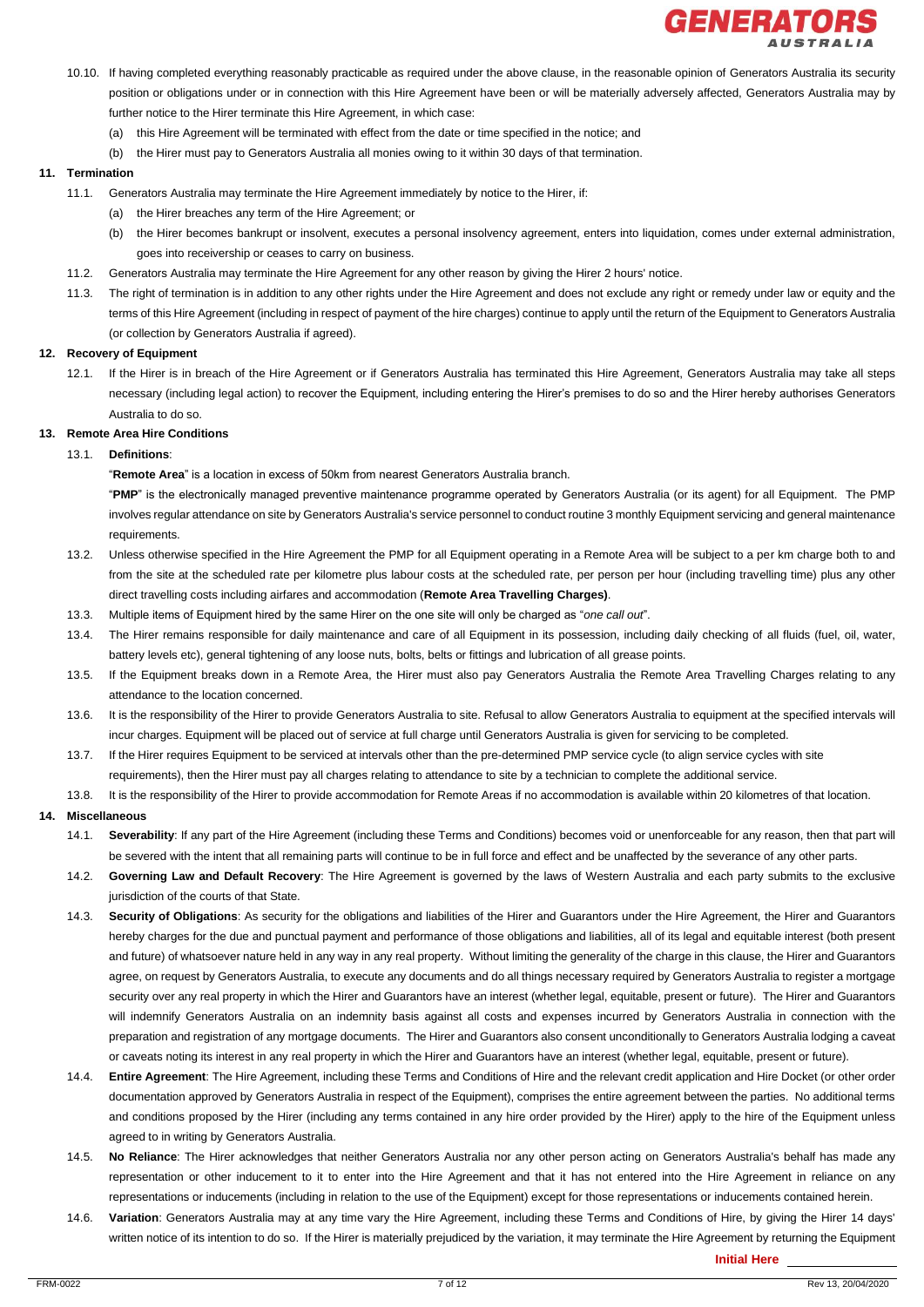

to Generators Australia (or, if agreed, arranging collection by Generators Australia, in which case the Hire Agreement terminates upon collection by Generators Australia).

- 14.7. **GST**: All prices quoted are GST-exclusive and net of all taxes (whether in Australia or otherwise), unless otherwise expressly stated. Generators Australia will provide a tax invoice to the Hirer where applicable. All GST, customs duties, Government taxes, import / export permits and documentation fees levied or pertaining to Equipment during the period of rental are payable by the Hirer and the Hirer indemnifies Generators Australia to the extent it becomes liable for payment of such a tax or has paid such tax and is unable to recover it from the relevant authority.
- 14.8. **Privacy**:
	- (a) Generators Australia may collect personal information about the Hirer. Generators Australia may use the Hirer's personal information to provide services to the Hirer, to fulfil administrative functions associated with these services, to enter into contracts with the Hirer or third parties, and for marketing and client relationship purposes. Generally, the Hirer has a right to Generators Australia personal information Generators Australia holds about the Hirer.
	- (b) The Hirer consents to and authorises Generators Australia to use and disclose the Hirer's personal information in accordance with clause 14.8(a).
	- (c) Generators Australia will only disclose information that we have about you:
		- (i) to the extent specifically required by law;
		- (ii) where there is a duty to the public to disclose that information; or
		- (iii) where the interests of Generators Australia require disclosure.
	- (d) The Hirer irrevocably authorises Generators Australia to make such enquiries as it deems necessary to investigate the credit worthiness of the Hirer and any guarantors from credit reporting agencies. Generators Australia may obtain personal and commercial credit information regarding the hirer from a credit reporting agency.
- 14.9. **Notice to Hirer**: Any document which by the Hire Agreement may be given by Generators Australia may be served or rendered by leaving it at or posting it to the address of the Hirer as stated in the Hire Agreement or at an address in Western Australia last notified by the Hirer in writing to Generators Australia and will be deemed to have been serviced or rendered at the time of leaving or, if posted, on the business day following the day of postage and any notice may be signed by an officer, manager or solicitor of Generators Australia.
- 14.10. **No Waiver**: No delay or omission to exercise any right, power or remedy accruing to Generators Australia upon any continuing breach or default under the Hire Agreement will impair any such right, power or remedy, nor will it be construed to be a waiver of any right of Generators Australia to take action or make a claim in respect of a continuing breach or default or to be acquiescence to it.
- 14.11. **Withdrawal of Credit Accommodation**: Any credit accommodation and/or credit limit granted by Access to the Hirer may be reviewed at any time without notice. Where a credit limit is set by Access and the Hirer exceeds this credit limit, the Hirer's trading account will be placed on stop credit. Credit may be withdrawn for Hirers failing to make payments or use the Equipment in accordance with these Terms and Conditions of Hire and a statement may be issued at that time requiring payment within 7 days of any amount due and owing.
- 14.12. **Authority of Hirer**: The person signing the Hire Agreement (including the Credit Application) for and on behalf of the Hirer hereby covenants with Generators Australia that he or she has the authority of the Hirer to make the Agreement on the Hirer's behalf and is empowered by the Hirer to bind the Hirer to the Agreement and hereby indemnities Generators Australia against all losses, costs and claims incurred by Generators Australia arising out of the person so signing the Agreement not in fact having such power and/or authority.
- 14.13. **Previous Editions**: This edition of the Terms and Conditions of Hire replaces and supersedes all of Generators Australia's previously issued Terms and Conditions of Hire.
- 14.14. **Time of the Essence**: Time is to be of the essence of all obligations of the Hirer in the Hire Agreement.
- 14.15. **Right of Refusal to Hire**: Generators Australia is in no way obliged to hire any Equipment to the Hirer and may refuse to hire Equipment to a Hirer at its absolute discretion.

#### **15. Insurance**

- 15.1. The Hirer shall effect and maintain at its expense the policies of insurance specified in subclauses (a) and (b) providing cover for the whole of the period of hire including any extension or continuation.
	- (a) A policy providing indemnity for physical loss, including theft and/or damage to the Equipment for the replacement value of each item of Equipment, including whilst in transit; and
	- (b) A public liability policy in the usual terms which provides indemnity with respect to the operation of the Equipment to a limit of indemnity of at least \$20,000,000.
- 15.2. The Hirer shall ensure that each policy of insurance names Generators Australia as a named insured as owner of the Equipment.
- 15.3. The Hirer shall provide Generators Australia with evidence of the insurance effected in compliance with clauses 15.1(a) and 15.1(b) immediately upon demand by Generators Australia.
- 15.4. The Hirer warrants that it shall not do any of the following:
	- (a) do anything, or fail to do anything, which would allow an insurer to refuse or reduce a claim;
	- (b) vary the insurance required by this clause in any way without the written consent of Generators Australia; or
	- (c) Enforce, conduct, settle or compromise a claim without the consent of Generators Australia.

## **16. Rental Levy and Environmental Disposal Levy**

16.1. The Rental Levy and Environmental Disposal Levy specified in the Delivery Docket are payable by the Hirer in addition to the other hire charges stated in the Hire Agreement. If no Rental Levy or Environmental Disposal Levy is referred to in the Delivery Docket, the Hirer acknowledges and agrees that it will be charged for and it will pay to Generators Australia the costs specific to repainting, tyre wear, description, new decals, new stickers, off-hire costs, onsite servicing, inspections, break downs, repairs, oils filters, oil disposal, all accommodation, air fares, travel per km, inductions, training and chargeable time, to be billed separately to the Hirer.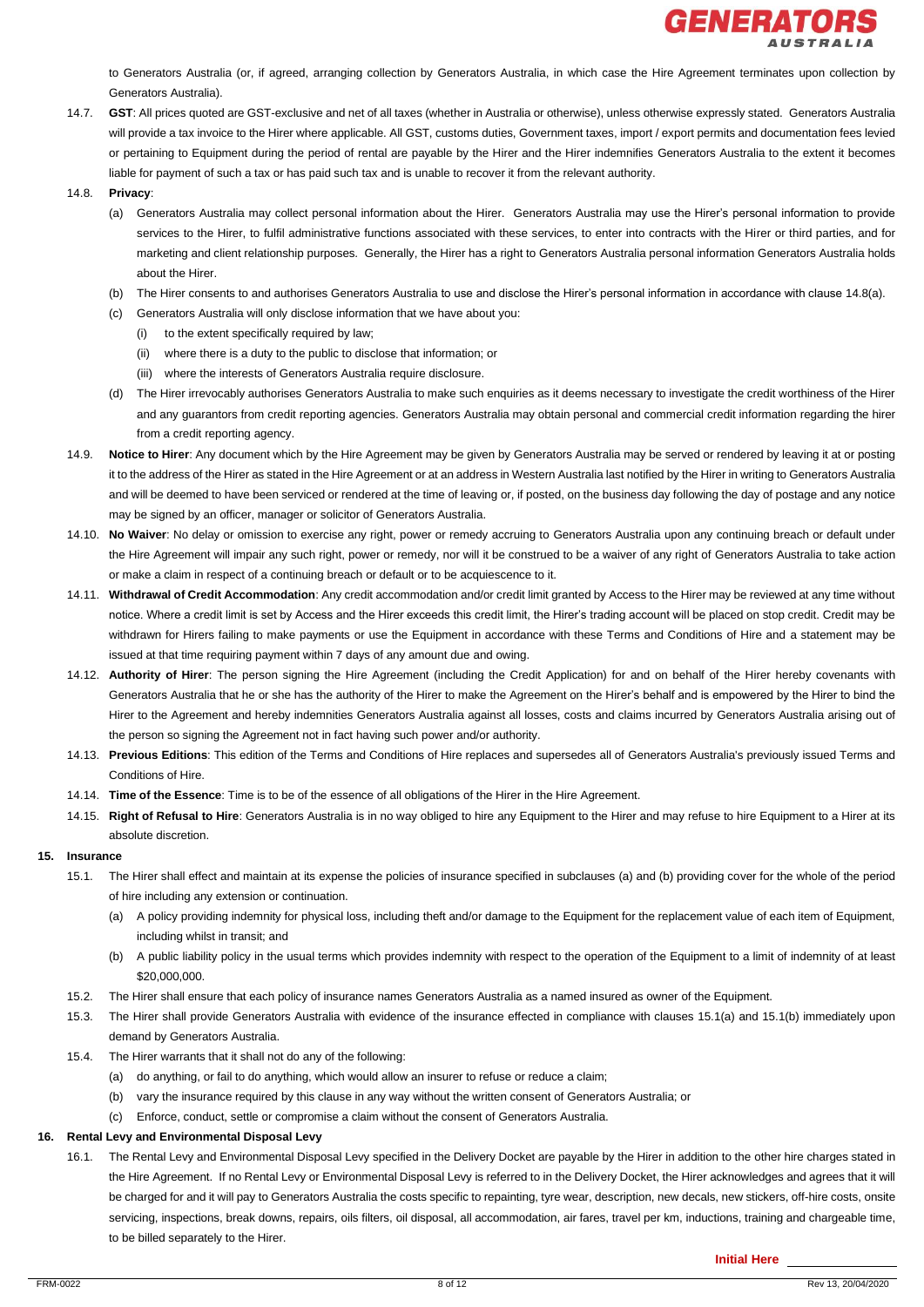

# **GUARANTEE AND INDEMNITY**

**THIS DEED OF GUARANTEE AND INDEMNITY** is given on the date set out in Item 1 of the Schedule

**BY THE PERSONS** named and described in Item 2 of the Schedule (the "**Guarantors**")

# **IN FAVOUR OF:**

Generators Australia Pty Ltd (ACN 114 816 465) of 22 Enterprise Court, Canning Vale WA (called "**Generators Australia**").

**ON BEHALF OF THE COMPANY** named and described in Item 3 of the Schedule (the "**Hirer**")

# **RECITALS**

- A. Generators Australia, at the request of the Hirer and the Guarantor, has agreed to grant credit accommodation to the Hirer on the terms and conditions comprised in the Credit Application Form (incorporating Terms and Conditions of Hire) to which this Deed is attached (collectively called the "**Hire Agreement**").
- B. The Guarantors comprise the Hirer's Directors.

# **OPERATIVE PART**

# **DEFINITIONS**

- 1.1. In this Deed, unless specified to the contrary, the following words and phrases either:
- 1.2. have the expressed meaning given to them; OR
- 1.3. have the meaning given to them in the Recital or clause set out opposite them:

"**Business Day**" means any day other than a Saturday, Sunday or a gazetted Western Australian Public Holiday; "**Electronic Communication**" means a communication of information in the form of data, text or images of guided and/or unguided electromagnetic energy (including via email);

"**Hire Agreement**" – Recital A, and includes the elaborated definition appearing in the Terms and Conditions of Hire referred to in Recital A;

"*inter alia*" is the legal phrase, in Latin, meaning "*amongst other things*"; and

"*mutatis mutandis*" is the legal phrase, in Latin, meaning "*with the necessary changes being made*".

# **GUARANTEE AND INDEMNITY**

- 1.4. The Guarantors, in consideration of Generators Australia at their request entering into the Hire Agreement which constitutes valuable consideration to the Guarantors:
	- 1.4.1. unconditionally and irrevocably guarantee to Generators Australia that the Hirer will perform all of its obligations under the Hire Agreement; and
	- 1.4.2. indemnify Generators Australia against all losses, costs, charges and expenses whatsoever which Generators Australia may incur by reason of any default by the Hirer under the Hire Agreement;

with effect from the date of this Deed.

- 1.5. If the Hirer defaults in the payment of money under the Hire Agreement, the Guarantors must on demand immediately pay the outstanding amount to Generators Australia.
- 1.6. If the Hirer fails to perform or observe any of its obligations under the Hire Agreement (other than an obligation concerning the payment of money), the Guarantors must on demand immediately compensate Generators Australia for that failure.
- 1.7. The Guarantors acknowledge that:
	- 1.7.1. the guarantee and indemnity constituted by this Deed is a continuing one which will not be affected by part payment or part performance by the Hirer; and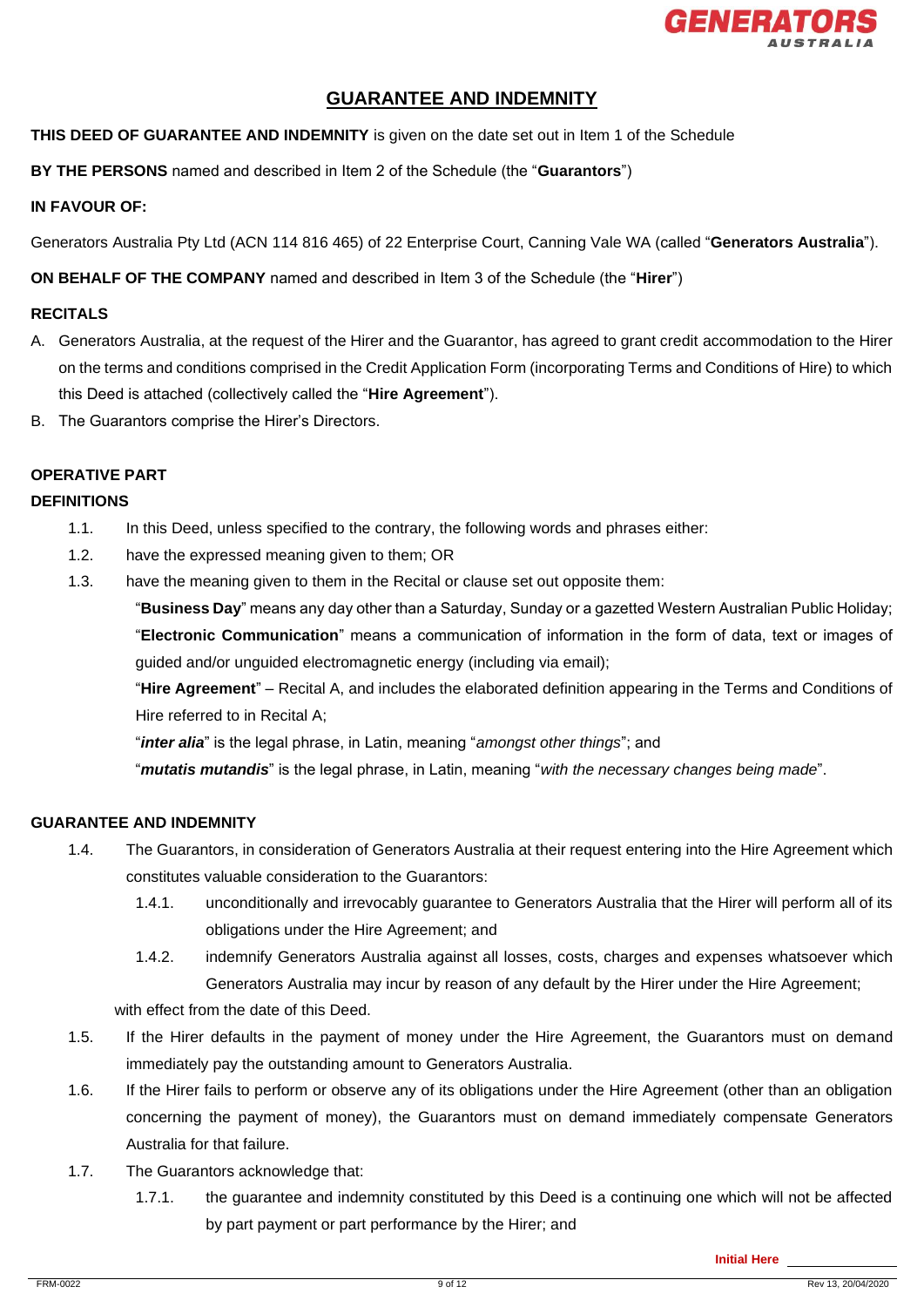

- 1.7.2. their liability to Generators Australia under this Deed will not be affected by:
	- (a) Generators Australia granting to the Hirer or the Guarantors any time or other indulgence;
		- (b) Generators Australia agreeing not to sue the Hirer or the Guarantors; and/or
		- (c) the failure of any of the Guarantors to sign this Deed.
- 1.8. The Guarantors hereby charges all of their respective estate, title and interest in all land and other property which the Guarantors may now have or at any time in the future acquire including (without limitation) the land and other property described (if any) in the schedule (together "**property**") with repayment of any moneys payable under the Hire Agreement and consent to Generators Australia registering a caveat over the property as further security for the performance of the Guarantors respective obligations under this Deed and the Hire Agreement.
- 1.9. If the Hirer goes into liquidation:
	- 1.9.1. Generators Australia may retain all money received from the Hirer's liquidated estate and not allow the Guarantors a reduction in their liability under this Deed (other than to the extent of the amount received) until such time as the Hirer's indebtedness to Generators Australia is paid in full;
	- 1.9.2. the Guarantors may not and must not seek to recover any money from the Hirer so as to reimburse them for payments made to Generators Australia under this Deed until Generators Australia have been paid and/or compensated in full;
	- 1.9.3. the Guarantors may not and must not prove a claim in the insolvency of the Hirer in competition with Generators Australia, whether in respect of an amount paid by the Guarantors under this Deed or otherwise for any amount which Generators Australia has demanded from them under this Deed;
	- 1.9.4. the Guarantors must pay to Generators Australia all money which Generators Australia may be obliged to refund to the Hirer's liquidator as preferential payments received from the Hirer; and
	- 1.9.5. the Guarantors must not raise against Generators Australia a defence, set-off or counter-claim available to themselves, the Hirer or any other Guarantor, or claim a set-off or make a counter-claim against Generators Australia, in reduction of the Guarantor's liability under this Deed.
- 1.10. If any of the obligations on the part of the Hirer under the Hire Agreement are unenforceable or invalid, then this and the five (5) previous clauses are to operate as a separate indemnity with the result that:
	- 1.10.1. the Guarantors indemnify Generators Australia against all loss resulting from Generators Australia's inability to enforce performance of such obligations; and
	- 1.10.2. the Guarantors must on demand pay to Generators Australia the aggregate of the monetary quantification of all such losses arising out of such inability to enforce performance of such obligations.
- 1.11. The Guarantors (testified by their execution of this Deed) represent and warrant to Generators Australia that:
	- 1.11.1. prior to their executing this Deed, each of them either:
		- (a) received competent and independent legal advice in connection with the full purport and effect of this Deed, or
		- (b) although having had the opportunity of doing so, he has not obtained independent legal advice in connection with the full purport and effect of this Deed for the very reason that he is fully cognizant of such purport and effect; and
	- 1.11.2. they have executed this Deed freely, voluntarily and without any duress on the part of Generators Australia.

# **NOTICE**

- 1.12. Any demand, notice or document under this Deed may be made or given by Generators Australia, or its solicitor, and will be sufficiently served or delivered on the Guarantors:
	- 1.12.1. if served or delivered personally;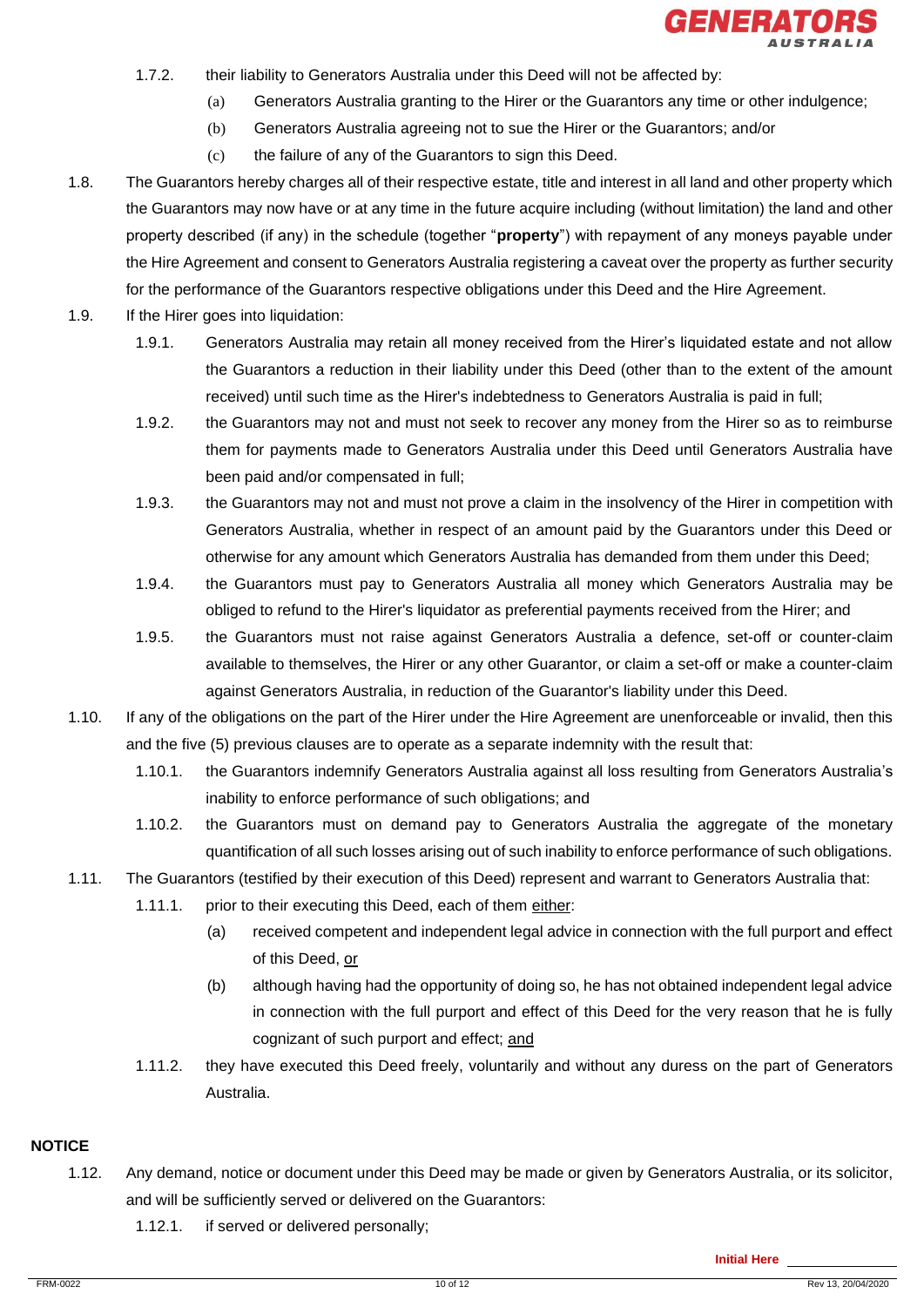

- 1.12.2. if posted by pre-paid post addressed to the Guarantors at their respective addresses appearing in this Deed;
- 1.12.3. if sent by facsimile transmission to the party to be served or to that party's solicitor;
- 1.12.4. if sent by Electronic Communication to the party to be served or to that party's solicitor; or
- 1.12.5. if served or delivered in any other manner authorised by the Supreme Court Rules of the State for service of documents on parties or their solicitors.
- 1.13. Service or delivery by pre-paid post will be deemed to have been made or given at 12.00 noon on the Business Day following posting.
- 1.14. Service or delivery:
	- 1.14.1. by facsimile transmission will be deemed to have been made or given at the moment the sender's facsimile machine confirms transmission to the recipient's machine, subject to the production of a transmission report to that effect, and
	- 1.14.2. by Electronic Communication will be deemed to have been made or given at the time of receipt under the *Electronic Transactions Act* 1999 (Cth).

# **GENERAL CONDITIONS**

# 1.15. **Further Assurances**

The Guarantors must sign such documents and do anything else which may be necessary or desirable to give full effect to this Deed.

# 1.16. **Waiver**

A waiver by Generators Australia of a default by the Guarantors under this Deed will not constitute a release of the Guarantors' obligation to observe and perform all of their obligations under this Deed in the future.

## 1.17. **Counterparts**

This Deed may be executed in two or more counterparts each of which will be deemed an original, but all of which will constitute one and the same document.

# 1.18. **Jurisdiction**

This Deed is to be governed by and construed in accordance with the law of Western Australia (the "**State of Jurisdiction**").

## **INTERPRETATION**

- 1.19. In the interpretation of this Deed, unless specified to the contrary:
	- 1.19.1. words importing the plural include the singular and *vice versa*;
	- 1.19.2. words importing any gender includes both genders;
	- 1.19.3. a reference to any matter or thing includes the whole and each part of it separately;
	- 1.19.4. where a word or expression is given a particular meaning, other parts of speech and grammatical forms of that word or expression have a corresponding meaning;
	- 1.19.5. the obligations imposed by this Deed in favour of Generators Australia includes his heirs, executors, administrators and assigns;
	- 1.19.6. the obligations imposed by this Deed on or in favour of a party which is a company or other corporate body includes its successors and assigns; and
	- 1.19.7. use of the word **"including"** is to be read and construed without limitation.
- 1.20. In the interpretation of this Deed, time will be of the essence. However, if something must be done on or by a specified day which is not a Business Day, it is to be done instead on or by the next Business Day.